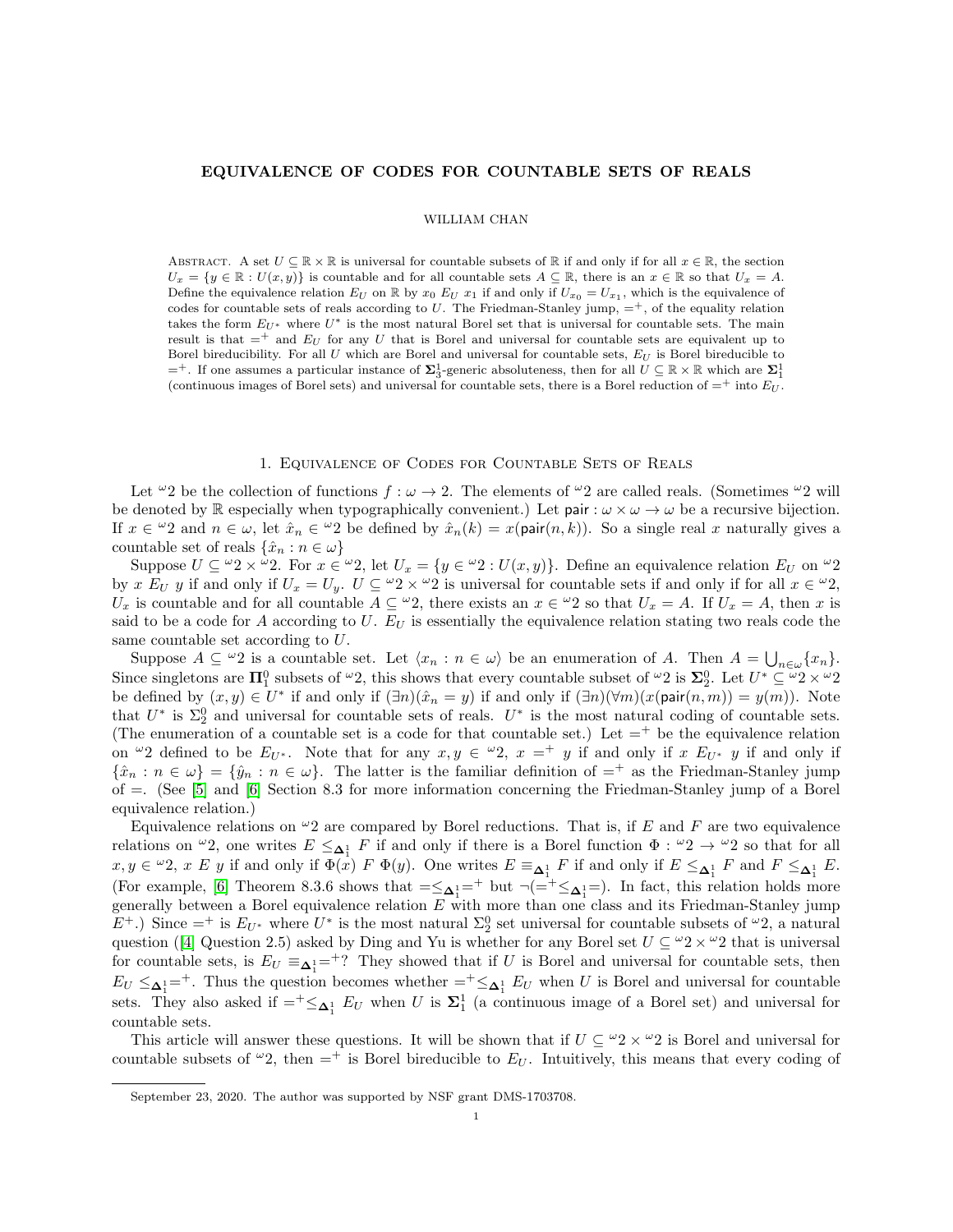countable sets via a Borel U that is universal for countable sets is indistinguishable from the natural coding of countable sets given by  $U^*$  via Borel procedures. The argument uses forcing ideas and absoluteness. Granting sufficient absoluteness of certain statements between the ground model and certain forcing extensions, the method in the Borel case can be extended to produce a Borel reduction from  $=$ <sup>+</sup> into  $E_U$  when  $U \subseteq {}^{\omega}2 \times {}^{\omega}2$ is a  $\Sigma_1^1$  set that is universal for countable sets. The end of the article has a broad overview of why forcing produces certain countable sets of reals for which one can easily search for the code for these countable sets according to the Borel set U that is universal for countable sets. In general, the search for a code for a countable set of reals seems quite complex.

Let  $\forall^{\omega}$  and  $\exists^{\omega}$  refer to universal and existential quantification over  $\omega$ . Let  $\forall^{\mathbb{R}}$  and  $\exists^{\mathbb{R}}$  refer to universal and existential quantification over  $\mathbb R$  (or  $\omega_2$ ). Often it is clear in context what type of objects are being quantified and one will simply write ∀ or ∃.

A tree T on  $2 \times \omega$  (or 2 or  $\omega$ ) is a subset of  $\omega(2 \times \omega)$  (or  $\omega(2 \times \omega)$ , respectively) which is  $\subseteq$ -downward closed (here  $\subseteq$  refers to string extension). Note that such trees are coded by reals. If T is a tree on  $2 \times \omega$ , then  $|T| = \{f \in {}^{\omega}(2 \times \omega) : (\forall^{\omega}n)(f \restriction n \in T)\}\$ , where  $f \restriction n$  refers to the length n initial segment of f. Let  $\pi_1$ :  $\omega_2 \times \omega_1 \rightarrow \omega_2$  be the projection onto the first coordinate. A set B is  $\Sigma_1^1(z)$  if and only if there is an z-recursive tree T in  $2 \times \omega$  so that  $B = \pi_1[[T]]$ . It is important to note that whenever one writes B in any universe of set theory containing T, it will always refer to the interpretation of  $\pi_1[[T]]$ . A set B is  $\Delta_1^1(z)$  if and only if there are z-recursive trees T and S so that  $\pi_1[[T]] = B$  and  $\pi_1[[S]] = \omega_2 \setminus B$ . Note that the statement " $(\exists x)(T_x$  and  $S_x$  are illfounded)" is  $\Sigma_1^1(z)$ . By Mostowski absoluteness, in any transitive set or class M satisfying an adequate amount of ZF with  $\{z\} \cup \omega \subseteq M$ ,  $M \models \pi_1[[T]] \cap \pi_1[[S]] = \emptyset$ . Also  $(\forall x)(T_x \text{ or } T_y \text{ is illfounded})$  is  $\Pi_2^1(z)$ . By Shoenfield absoluteness, in any transitive set or class M satisfying adequate amount of ZF with  $\{z\} \cup \omega_1 \subseteq M$ ,  $M \models \pi_1[[T]] = "2 \setminus \pi_1[[S]]$ . Thus if trees T and S define a  $\Delta_1^1(z)$ subset of  $\omega_2$ , then in any transitive set or class model M such that  $\{z\} \cup \omega_1 \subseteq M$ , T and S will continue to represent a  $\Delta_1^1(z)$  set. In this way, when one speaks of this  $\Delta_1^1(z)$  set, one implicitly means  $\pi_1[[T]]$  and its complement is  $\pi_1[[S]]$ .

<span id="page-1-0"></span>**Fact 1.1.** Suppose  $U \subseteq {}^{\omega}2 \times {}^{\omega}2$  is  $\Sigma_1^1(z)$ . Then the statement " $(\forall x)(U_x$  is countable)" is  $\Pi_1^1(z)$ .

*Proof.* For all  $x \in \omega_2$ , if  $U_x$  is countable, then  $U_x$  is a countable  $\Sigma_1^1(x, z)$  set. The effective perfect set theorem of Mansfield ([\[11\]](#page-7-3) 4F.1) implies that  $U_x$  consists only of  $\Delta_1^1(x, z)$  reals. By [11] 4D.2, there is a  $\Pi_1^1$ relation  $H \subseteq \mathbb{R} \times \mathbb{R}$  such that  $H(x, y)$  if and only if  $y \in \Delta_1^1(x)$ . Thus the statement " $(\forall x)(U_x$  is countable)" is equivalent to

$$
(\forall x)(\forall y)(U(x, y) \Rightarrow H(x \oplus z, y))
$$

where  $(x \oplus z) \in {}^{\omega}2$  is the recursive join defined by  $(x \oplus z)(2n) = x(n)$  and  $(x \oplus z)(2n + 1) = z(n)$  for all  $n \in \omega$ . The latter statement is  $\Pi_1^1$  $(z).$ 

<span id="page-1-1"></span>Fact 1.2. (Ding-Yu, [\[4\]](#page-7-2) Theorem 2.4) If U is  $\Delta_1^1(z)$  and universal for countable sets, then there is a  $\Delta_1^1(z)$ reduction  $\Phi: \omega_2 \to \omega_2$  witnessing  $E_U \leq_{\Delta_1^1} =^+$ . In particular, this implies that  $E_U$  is a  $\Delta_1^1(z)$  equivalence relation.

*Proof.* First, one will show that  $dom(U) = \{x \in {}^{\omega}2 : (\exists y)U(x, y)\}$  is  $\Delta_1^1(z)$ . (See [\[9\]](#page-7-4) Lemma 18.12 for another argument.) It is clearly  $\Sigma_1^1(z)$ . By [\[11\]](#page-7-3) 4D.2, there is a  $\Pi_1^1$ -recursive partial function  $\mathbf{d}: \omega \times \mathbb{R} \to \mathbb{R}$  so that  $y \in \Delta_1^1(x)$  if and only if  $(\exists^{\omega} n)((n, x) \in \text{dom}(\mathbf{d}) \wedge \mathbf{d}(n, x) = y)$ . Since U is countable, the effective perfect set theorem implies  $U_x \subseteq \Delta_1^1(x \oplus z)$ . Thus,  $x \in \text{dom}(U)$  if and only if  $(\exists^{\omega} n)((n, x) \in \text{dom}(\mathbf{d}) \wedge U(x, \mathbf{d}(n, x \oplus z)))$ . By [\[11\]](#page-7-3) 4D.1 (ii), the latter expression is  $\Pi_1^1(z)$ .

If  $\sigma \in \langle \omega_2 \rangle$ , then let  $N_{\sigma} = \{f \in \omega_2 : \sigma \subseteq f\}$  be the basic neighborhood determined by  $\sigma$ . Let  $\Psi : \omega_2 \to N_{(0)}$ be a recursive bijection. By the Lusin-Novikov theorem ([\[11\]](#page-7-3)  $4F.17$ ), there is a  $\Delta_1^1(z)$  relation  $P \subseteq \omega \times \omega_2 \times \omega_2$ so that  $U(x, y)$  if and only if  $(\exists^{\omega} n) P(n, x, y)$ , and for each  $n \in \omega$ ,  $P_n = \{(x, y) : P(n, x, y)\}$  uniformizes U.

Define  $\Phi: \omega_2 \to \omega_2$  by  $\Phi(x) = w$  if and only if the disjunction of the following

- $x \in \text{dom}(U) \land (\forall^{\omega} n)(\exists^{\mathbb{R}} y)[P(n,x,y) \land (\forall^{\omega} k)(w(\text{pair}(n,k))) = \Psi(y)(k))],$
- $x \notin \text{dom}(U) \land (\forall^{\omega} n)(\forall^{\omega} k)(w(\text{pair}(n, k)) = 1)$

holds if and only if the disjunction of the following

- $x \in \text{dom}(U) \land (\forall^{\omega} n)(\forall^{\mathbb{R}} y)[P(n,x,y) \Rightarrow (\forall^{\omega} k)(w(\text{pair}(n,k))) = \Psi(y)(k))],$
- $x \notin \text{dom}(U) \land (\forall^{\omega} n)(\forall^{\omega} k)(w(\text{pair}(n, k)) = 1)$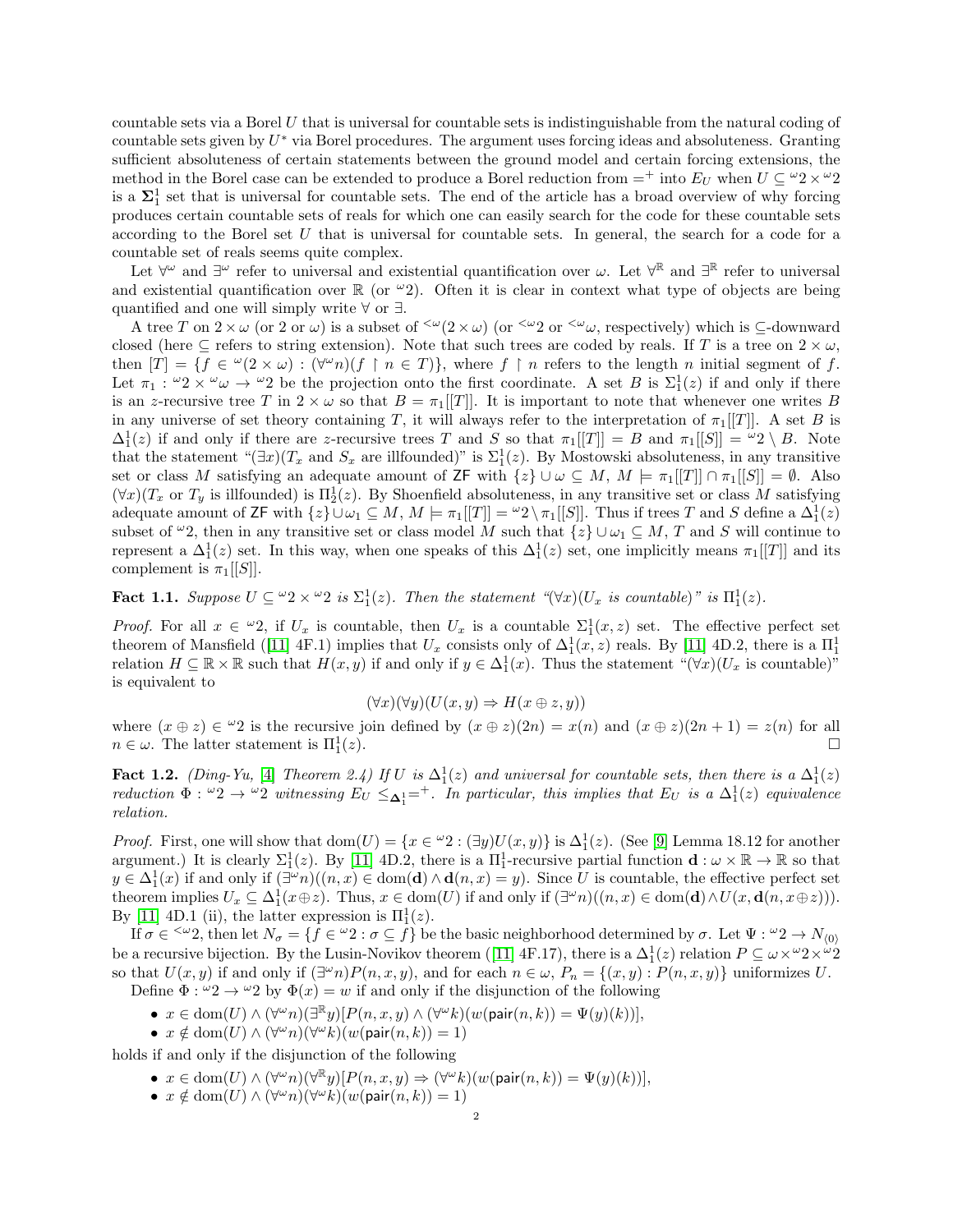holds. By the properties of  $P$  stated above, these two definitions are equivalent. Since the first definition is  $\Sigma_1^1(z)$  and the second definition is  $\Pi_1^1(z)$ ,  $\Phi$  is  $\Delta_1^1(z)$ . Intuitively, if  $U_x \neq \emptyset$ ,  $\Phi(x)$  has the property that  ${\widehat{\Phi(x)}_n : n \in \omega} = {\Psi(y) : U(x, y)}$ . If  $U_x = \emptyset$ , then  $\Phi(x)$  has the property that  ${\widehat{\Phi(x)}_n : n \in \omega} = {\overline{1}}$ , where  $\bar{1}$  is the constant function taking value 1. Since  $\Psi: \omega_2 \to N_{(0)}$ , one has that  $\bar{\Phi}$  is a  $\Delta_1^1(z)$  reduction of  $E_U$  into  $=^+$ .

<span id="page-2-0"></span>**Lemma 1.3.** Suppose  $U \subseteq {}^{\omega}2 \times {}^{\omega}2$  is  $\Sigma_1^1(z)$ , then the statement "U is universal for countable sets" is  $\Pi_3^1(z)$ . If  $U \subseteq \omega_2 \times \omega_2$  is  $\Delta_1^1(z)$ , then the statement "U is universal for countable sets" is  $\Pi_2^1(z)$ .

*Proof.* Suppose U is  $\Sigma_1^1(z)$ . Then U is universal for countable set if and only if the conjunction of the following holds

- $(\forall^{\mathbb{R}} x)(U_x \text{ is countable})$
- $\bullet$   $(\forall \mathbb{R} z)(\exists \mathbb{R} x)[(\forall \omega n)U(x, \hat{z}_n) \wedge (\forall \mathbb{R} y)(U(x, y) \Rightarrow (\exists \omega n)(\hat{z}_n = y))]$

The first condition is  $\Pi_1^1(z)$  by Fact [1.1.](#page-1-0) The second condition is  $\Pi_3^1(z)$ . The entire expression is  $\Pi_3^1(z)$ .

Now suppose that U is  $\Delta_1^1(z)$ . If for all  $x \in \mathcal{L}_2$ ,  $U_x$  is countable, then the Lusin-Novikov theorem ([\[11\]](#page-7-3) 4F.17) states that there is a  $\Delta_1^1(z)$  relation  $P \subseteq \omega \times \omega_2 \times \omega_2$  so that  $U(x, y)$  if and only  $(\exists^{\omega} n)P(n, x, y)$  and for all  $n \in \omega$ ,  $P_n = \{(x, y) : P(n, x, y)\}$  is a uniformization for U. U is universal for countable sets if and only if the conjunction of the following holds

- $(\forall^{\mathbb{R}} x)(U_x$  is countable)
- $\bullet \ \ (\forall^{\mathbb{R}} z)(\exists^{\mathbb{R}} x)[(\forall^{\omega} n)U(x,\hat{z}_n) \wedge (\forall^{\omega} m)(\exists^{\mathbb{R}} y)(\exists^{\omega} n)(P(m,x,y) \wedge \hat{z}_n=y)]$

Note that the second condition is  $\Pi_2^1(z)$ . Thus the entire expression is  $\Pi_2^1(z)$ .

Next, one will produce a Borel reduction of  $=$  + into  $E_U$  using a technique involving countable models of set theory and forcing that is similar to those used in [\[10\]](#page-7-5) Section 2.8 to prove the unpinnedness dichotomy in the Solovay model. Rather than using the Lévy collapse of a measurable, these reductions will be created using the finite support product of Cohen forcing. See the end for further discussions of these methods.

**Definition 1.4.** Let  $\mathbb C$  be the set of finite partial functions  $p : \omega \to 2$ . Let  $\leq_{\mathbb C}$  be reverse inclusion. The largest condition is  $1_{\mathbb{P}} = \emptyset$ . The forcing  $\mathbb{C} = (\mathbb{C}, \leq_{\mathbb{C}}, 1_{\mathbb{C}})$  is called Cohen forcing.

For any  $\epsilon \in \text{ON}$ , let  $\mathbb{C}_{\epsilon} = \prod_{\alpha<\epsilon} \mathbb{C}$  be the finite support product of  $\mathbb{C}$ . The conditions are  $p: \epsilon \to \mathbb{C}$  so that supp $(p) = \{\alpha < \epsilon : p(\alpha) \neq 1_{\mathbb{C}}\}$  is finite. If  $p, q \in \mathbb{C}_{\epsilon}, p \leq_{\mathbb{C}_{\epsilon}} q$  if and only if for all  $\alpha < \epsilon, p(\alpha) \leq_{\mathbb{C}} q(\alpha)$ .  $1_{\mathbb{C}_{\epsilon}}$  is the constant function on  $\epsilon$  taking value  $1_{\mathbb{C}}$ .

Let Coll $(\omega, \mathbb{R})$  be the forcing consisting of finite partial functions  $p : \omega \to \mathbb{R}$ . Let  $\leq_{\text{Coll}(\omega, \mathbb{R})}$  be reverse inclusion and  $1_{\text{Coll}(\omega,\mathbb{R})} = \emptyset$ . Note that if  $G \subseteq \text{Coll}(\omega,\mathbb{R})$  is  $\text{Coll}(\omega,\mathbb{R})$ -generic over the ground model, then the extension by G adds a surjection q from  $\omega$  onto the reals of the ground model. Therefore, the set of ground model reals are countable in this forcing extension.

Throughout the article, one will need several effectiveness or uniformity observations concerning the forcing construction on countable models coded as reals. Some details will be provided without including too many burdensome coding notations. The authors of [\[10\]](#page-7-5) Section 2.8a also develop a framework for some of these coding results and observed the effectiveness of various forcing constructions.

**Definition 1.5.** If  $x \in \mathcal{L}^2$ , let  $\mathcal{R}_x(m,n)$  if and only if  $x(\text{pair}(m,n)) = 1$ . Then  $\mathcal{R}_x$  is the binary relation on  $\omega$  coded by x.

Let WO be the collection of  $x \in \mathcal{L}_2$  so that  $\mathcal{R}_x$  is a wellordering. If  $x \in WO$ , then let ot(x) be the ordertype  $(\omega, \mathcal{R}_r)$ .

If  $\mathcal{R}_x$  is a set-like, extensional, and wellfounded relation, then let the transitive set  $(\mathcal{M}_x, \in)$  denote the Mostowski collapse of  $(\omega, \mathcal{R}_x)$ . Let most<sub>x</sub> :  $(\omega, \mathcal{R}_x) \to (\mathcal{M}_x, \in)$  be the Mostowski collapse function.

Recall that the satisfaction relation Sat is defined by  $(x, \varphi, \langle i_1, ..., i_k \rangle) \in S$ at if and only if  $(\omega, \mathcal{R}_x)$   $\models$  $\varphi(i_1,...,i_k)$  and is  $\Delta_1^1$ . (Formulas are coded by integers in some recursive manner.) The fact that Sat is  $\Delta_1^1$ will often be implicitly used.

Let  $AC_{\omega}^{\mathbb{R}}$  denote countable choice for the reals which is the statement that if  $R \subseteq \omega \times \mathbb{R}$ , then there is a function  $\tilde{\Phi}$  : dom $(R) \to \mathbb{R}$  so that for all  $n \in \text{dom}(R)$ ,  $R(n, \Phi(n))$ . An important consequence of  $AC_{\omega}^{\mathbb{R}}$  is that  $\omega_1$  is a regular cardinal which will be used later in the argument.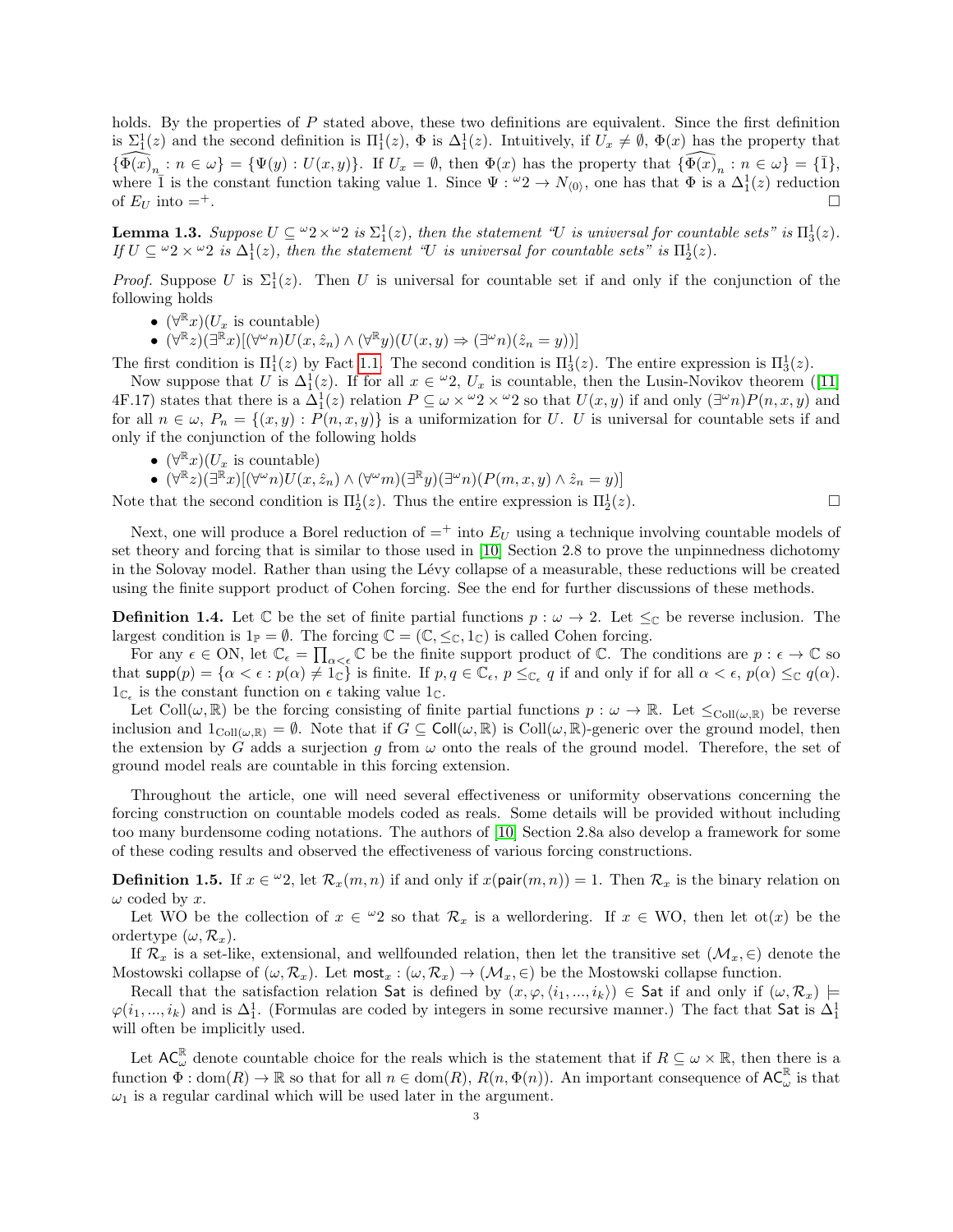<span id="page-3-0"></span>**Lemma 1.6.** Suppose  $\mathfrak{m} \in {}^{\omega}2$  is such that  $(\omega, \mathcal{R}_{\mathfrak{m}})$  is a set-like, wellfounded, and extensional structure satisfying some adequate amount of  $ZF + AC_{\omega}^{\mathbb{R}}$ . Let  $most_m : (\omega, \mathcal{R}_m) \to (\mathcal{M}_m, \in)$  be the Mostowski collapse map. For notational simplicity, let  $\mathcal{N} = \mathcal{M}_{\mathfrak{m}}$ . Then there are  $\Delta_1^1$  functions  $Gen_0, GenMod_0: \omega_2 \to \omega_2$  so that the following hold:

- (1) For all  $x \in \mathbb{R}$ , let  $\mathcal{G}_x = \text{most}_\mathfrak{m}[\{n \in \omega : \text{Gen}_0(x)(n) = 1\}]$ .  $\mathcal{G}_x$  is  $\mathbb{C}\text{-}generic over }\mathcal{N}$ .
- (2) For any  $k \in \omega$  and injective sequence  $\ell : k \to \omega^2$ ,  $\prod_{i < k} \mathcal{G}_{\ell(k)}$  is  $\prod_{i < k} \mathbb{C}$ -generic over N.
- (3)  $(\omega, \mathcal{R}_{\mathsf{GenMod}_0(x)})$  is a set-like, wellfounded, and extensional structure whose Mostowski collapse,  $\mathcal{M}_{\mathsf{GenMod}_0(x)}$ , is  $\mathcal{N}[\mathcal{G}_x]$ .

*Proof.* Using the fact that the satisfaction relation is  $\Delta_1^1$ , one can obtain from  $\mathfrak{m}$  in a  $\Delta_1^1$  manner a function  $\mathfrak{d}: \omega \times \omega \to \omega$  with the following properties: For  $1 \leq k < \omega$  and  $i \in \omega$ , let  $D_i^k = \text{most}_m(\mathfrak{d}(i,k))$ . For each  $1 \leq k < \omega$ ,  $\{D_i^k : i \in \omega\}$  enumerates all of the dense open subsets of  $\prod_{j \leq k} \mathbb{C}$  in the countable transitive set  $N$ .

Next, one will sketch the standard construction of a perfect set of mutually  $\mathbb{C}$ -generics filters over N. One will build a perfect tree  $\langle p_{\sigma} : \sigma \in \langle \omega_2 \rangle$  of C-conditions so that each path generates a C-generic filter over N.

Let  $p_{\emptyset} = 1_{\mathbb{C}}$ . Suppose for some  $n \in \omega$ ,  $p_{\sigma}$  has been defined for all  $\sigma \in {^n}2$ . For each  $\sigma \in {^n}2$ , let n be least so that  $n \notin \text{dom}(p_{\sigma})$ . Let  $q_{\sigma} \cdot i = p_{\sigma} \cup \{(n,i)\}\$ for  $i \in \{0,1\}$ . By repeatedly extending  $q_{\tau}$  for all  $\tau \in \pi+12$  as necessary to meet all the requisite dense open sets, one can find a collection  $\{p_\tau : \tau \in n+12\}$  such that

- For all  $\tau \in$  <sup>n+1</sup>2,  $p_{\tau} \leq_{\mathbb{C}} q_{\tau}$ .
- For all  $k < 2^{n+1}$ , for all injections  $B : k \to n+1$ , and any dense open set  $D_i^k$  for  $i \leq n$ ,  $(p_{B(0)},...,p_{B(k-1)}) \in D_i^k$ .

This completes the construction. For each  $x \in \omega_2$ , let  $\mathcal{G}_x$  be the  $\leq_{\mathbb{C}}$ -upward closure of  $\{p_{x\upharpoonright n} : n \in \omega\}$ . One can check that each  $\mathcal{G}_x$  is C-generic over N and any finite collection has the mutual genericity property.

The reader can check that by coding using  $\mathfrak m$  and  $\mathfrak d$  (which is obtained from  $\mathfrak m$ ), one can find a  $\Delta_1^1(\mathfrak m)$ function  $\mathsf{Gen}_0$  so that  $\mathsf{Gen}_0(x)$  is a real that codes  $\mathsf{most}_m^{-1}[\mathcal{G}_x]$ . By the uniformity of the forcing construction, one can also find a  $\Delta_1^1(\mathfrak{m})$  function  $\mathsf{GenMod}_0$  so that for all  $x \in {}^{\omega}2$ ,  $\mathsf{GenMod}_0(x)$  codes a structure whose Mostowski collapse is  $\mathcal{N}[\mathcal{G}_x]$ .

<span id="page-3-1"></span>**Fact 1.7.** Suppose  $\epsilon < \omega_1$ . Then the Cohen forcing C and the  $\epsilon$ -length finite support product of Cohen forcing  $\mathbb{C}_{\epsilon}$  are isomorphic.

*Proof.* The following is a sketch of this well known basic fact: Let  $\epsilon < \omega_1$  and  $B : \epsilon \times \omega \to \omega$  be a bijection. Let  $\Phi: \mathbb{C} \to \mathbb{C}_{\epsilon}$  be defined by  $\Phi(p)(\alpha)(n) = p(B(\alpha, n))$  whenever  $B(\alpha, n)$  is in the domain of p. So for each  $\alpha < \epsilon$ ,  $\Phi(p)(\alpha) \in \mathbb{C}$  and for only finitely many  $\alpha$ ,  $\Phi(p)(\alpha) \neq 1_{\mathbb{C}} = \emptyset$ . Recall that elements of  $\mathbb{C}_{\epsilon}$  are functions from  $\epsilon$  into  $\mathbb C$  with finite support. Thus  $\Phi$  is well defined and is an isomorphism.

<span id="page-3-2"></span>Lemma 1.8. Assume the notation of Lemma [1.6.](#page-3-0) There is a uniform procedure that takes an injective sequence  $\langle G_n : n \in \omega \rangle$  of C-generic filters over N with the property that any finite collection is mutually generic to a  $\mathbb{C}_{\omega_1^{\mathcal{N}}}$ -generic filter  $G^*$  over  $\mathcal{N}$  so that  $\mathbb{R}^{\mathcal{N}[G^*]} = \bigcup \{ \mathbb{R}^{\mathcal{N}[\prod_{i \leq k} G_i]} : k \in \omega \}.$ 

*Proof.* (A similar property is obtained in [\[10\]](#page-7-5) Lemma 2.8.12 (1) and [\[8\]](#page-7-6) Claim 6.29.) Recall that  $\mathcal{N} = \mathcal{M}_{\mathfrak{m}}$ . Using the fact that the satisfaction relation is  $\Delta_1^1$ , one can define, in a  $\Delta_1^1$  manner using m, a sequence  $\Xi : \omega \to \omega$  by induction as follows:  $\Xi(0)$  is the least element k of  $\omega$  so that  $\mathcal{N} \models \text{most}_{\mathfrak{m}}(k) < \omega_1$ . Suppose  $\Xi(n)$  has been defined, let  $\Xi(n+1)$  be the least integer  $k > \Xi(n)$  so that  $\mathcal{N} \models \text{most}_{\mathfrak{m}}(k) < \omega_1$ . Note that  $\Xi[\omega] = \{n \in \omega : \mathcal{N} \models \text{most}_m(n) \in \omega_1\};$  that is,  $\Xi$  enumerates all the integers n so that  $(\omega, \mathcal{R}_m) \models$  "n is a countable ordinal". Let  $\rho(n) = \sup\{\text{most}_m(\Xi(k)) : k \leq n\}$ . Note that  $\rho: \omega \to \omega_1^{\mathcal{N}}$  is a cofinal increasing sequence. Let  $I_0 = \{ \alpha \in \omega_1^{\mathcal{N}} : 0 \leq \alpha < \rho(0) \}$  and for  $n > 0$ ,  $I_n = \{ \alpha \in \omega_1^{\mathcal{N}} : \rho(n-1) \leq \alpha < \rho(n) \}$ . Note that for all  $n \in \omega$ ,  $I_n \in \mathcal{N}$  and  $\mathcal{N} \models |I_n| \leq \aleph_0$ . As before in a  $\Delta_1^1$  manner from  $\mathfrak{m}$ , one can define  $\Upsilon : \omega \to \omega$  by  $\Upsilon(n)$  is the least integer k so that  $\mathcal{N} \models$  "most<sub>m</sub> $(k)$  is a bijection from  $I_n \times \omega \rightarrow \omega$ ". Let  $B_n = \text{most}_{\mathfrak{m}}(\Upsilon(n))$ . Thus for each  $n \in \omega$ ,  $B_n : I_n \times \omega \to \omega$  is a bijection and  $B_n \in \mathcal{N}$  (however the entire sequence  $\langle B_n : n \in \omega \rangle$ ) does not belong to  $\mathcal{N}$ ).

Next, the idea is to create a  $\mathbb{C}_{\omega_1^N}$ -generic filter by "transferring" each  $G_n$  onto the interval  $I_n$  via isomorphisms  $\Phi_n : \mathbb{C} \to \prod_{I_n} \mathbb{C}$  created from  $B_n$  as in the proof of Fact [1.7.](#page-3-1) More precisely, let  $\Phi_n : \mathbb{C} \to \prod_{I_n} \mathbb{C}$  be defined by  $\Phi_n(p)(\alpha)(k) = p(B_n(\alpha, k))$  whenever  $\alpha \in I_n$  and  $p(B_n(\alpha, k))$  is defined. Since  $B_n \in \mathcal{N}$ ,  $\Phi_n \in \mathcal{N}$ as well. For each  $n \in \omega$ , let  $\Psi_n^* : \prod_{i \leq n} \mathbb{C} \to \mathbb{C}_{\rho(n)}$  by  $\Psi_n^*(q)(\alpha)(k) = \Phi_j(q(j))(\alpha)(k)$  where  $q \in \prod_{i \leq n} \mathbb{C}$  and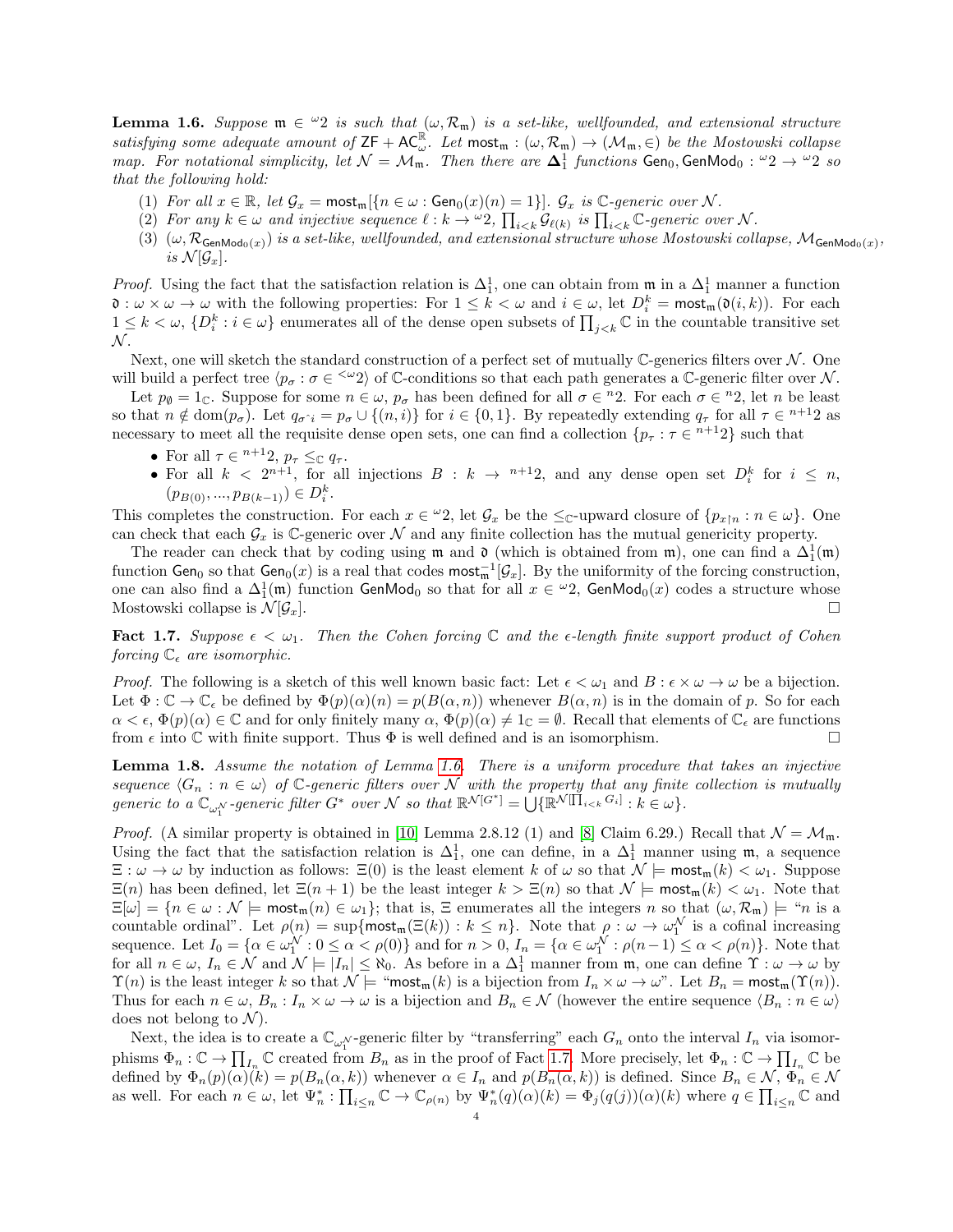$j \leq n$  is the unique j so that  $\alpha \in I_j$ . Note that  $\Psi_n^* \in \mathcal{N}$  for each  $n \in \omega$  and  $\Psi_n^* : \prod_{i \leq n} \mathbb{C} \to \mathbb{C}_{\rho(n)}$  is an isomorphism. For each  $n \in \omega$ , let  $\mathfrak{I}_n : \mathbb{C}_{\rho(n)} \to \mathbb{C}_{\omega_1^M}$  be the canonical order preserving injection defined by

$$
\mathfrak{I}_n(p)(\alpha) = \begin{cases} p(\alpha) & \alpha < \rho(n) \\ 1_{\mathbb{C}} & \alpha \ge \rho(n) \end{cases}
$$

Observe that for each  $n \in \omega$ ,  $\mathfrak{I}_n \in \mathcal{N}$ . Let  $\Psi_n : \prod_{i \leq n} \mathbb{C} \to \mathbb{C}_{\omega_1^{\mathcal{N}}}$  be defined by  $\mathfrak{I}_n \circ \Psi_n^*$ . Note also that for all  $n \in \omega, \Psi_n \in \mathcal{N}$ . Define  $G^* = \bigcup \{ \Psi_n \left[ \prod_{i \leq n} G_i \right] : n \in \omega \}$ . Then  $G^* \subseteq \mathbb{C}_{\omega_1^{\mathcal{N}}}$  is a filter.

It remains to show that  $G^*$  is  $\mathbb{C}_{\omega_1^{\mathcal{N}}}$ -generic over N. Recall that  $\mathcal{N} \models \mathbb{C}_{\omega_1}$  satisfies the  $\omega_1$ -chain condition. Let  $A \in \mathcal{N}$  be such that  $\mathcal N$  thinks A is a maximal antichain of  $\mathbb{C}_{\omega_1^{\mathcal{N}}}$ . Since the  $\omega_1$ -chain condition holds,  $\omega_1^{\mathcal{N}}$  is regular in  $\mathcal{N} \models AC_{\omega}^{\mathbb{R}}$ , and each  $\Psi_n$  is an isomorphism, one has that there is an  $n \in \omega$  so that  $\Psi_n^{-1}[A]$ is a maximal antichain of  $\prod_{i\leq n}\mathbb{C}$ . Since  $\prod_{i\leq n}G_i$  is  $\prod_{i\leq n}\mathbb{C}$ -generic over  $\mathcal{N}, \Psi_n^{-1}[A]\cap\prod_{i\leq n}G_i\neq\emptyset$ . Hence  $A \cap G^* \neq \emptyset$ . This shows that  $G^*$  is  $\mathbb{C}_{\omega_1^{\mathcal{N}}}$ -generic over  $\mathcal{N}$ .

Since all  $\Psi_n \in \mathcal{N}$  and are isomorphisms, one has that  $\mathcal{N}[\prod_{i \leq n} G_i] = \mathcal{N}[\Psi_n[\prod_{i \leq n} G_i]]$ . Since  $\mathcal{N}[\prod_{i \leq n} G_i] \subseteq$  $\mathcal{N}[G^*],$  one has that  $\bigcup \{ \mathbb{R}^{\mathcal{N}[\Pi_{i\leq n} G_i]} : n \in \omega \} \subseteq \mathbb{R}^{\mathcal{N}[G^*]}$ . Now suppose that  $x \in \mathbb{R}^{\mathcal{N}[G^*]}$ . There is a nice name  $\tau \in \mathcal{N}$  of the form  $\tau = \bigcup_{n \in \omega} {\{\tilde{n}\}\times A_n}$  (where  $A_n$  is an antichain of  $\mathbb{C}_{\omega_1^{\mathcal{N}}}\}$  such that  $\tau[G^*]=x$ . Since  $\mathcal{N}$ believes that  $\mathbb{C}_{\omega_1^{\mathcal{N}}}$  has the  $\omega_1^{\mathcal{N}}$ -chain condition and  $\omega_1^{\mathcal{N}}$  is regular, there is an  $n \in \omega$  so that all conditions mentioned in the name  $\tau$  occurs in  $\mathbb{C}_{\rho(n)}$ . Thus  $x = \tau[G^*] = \tau[\Psi_n[\prod_{i \leq n} G_i]]$ , where one considers  $\tau$  as a  $\mathbb{C}_{\rho(n)}$ -name in the natural way. Since  $\mathcal{N}[\prod_{i\leq n} G_i] = \mathcal{N}[\Psi_n[\prod_{i\leq n} G_i]]$ ,  $x \in \mathbb{R}^{\mathcal{N}[\prod_{i\leq n} G_i]}$ . It has been shown that  $\mathbb{R}^{\mathcal{N}[G^*]} \subseteq \bigcup \{ \mathbb{R}^{\mathcal{N}[\prod_{i \leq n} G_i]} : n \in \omega \}.$  Hence these two sets are equal.

It is important to note that there is an explicit and uniform method to obtain  $G^*$  from  $\langle G_n : n \in \omega \rangle$ . One can check this procedure is  $\Delta_1^1(\mathfrak{m})$  as a function in the codes in the sense of Lemma [1.9.](#page-4-0)

<span id="page-4-0"></span>**Lemma 1.9.** Assume the setting from Lemma [1.6.](#page-3-0) Then there are  $\Delta^1_1(\mathfrak{m})$  function Gen<sub>1</sub>, GenMod<sub>1</sub>:  $^\omega 2\to {}^\omega 2$ with the following properties. Let  $\mathcal{H}_x = \text{most}_m[\{n : \text{Gen}_1(x)(n) = 1\}].$ 

- (1) Suppose  $\{\hat{x}_n : n \in \omega\}$  is finite. Let  $E(x) : N \to \omega^2$  be the enumeration of  $\{\hat{x}_n : n \in \omega\}$  that removes the duplicates from  $\langle \hat{x}_n : n \in \omega \rangle$  where  $N \in \omega$ . Then  $\mathcal{H}_x$  is  $\prod_{i \leq N} \mathbb{C}$ -generic over  $\hat{\mathcal{N}}$  and  $\mathcal{N}[\mathcal{H}_x] = \mathcal{N}[\prod_{i \lt N} \mathcal{G}_{E(x)(i)}].$
- (2) Now suppose  $x \in \mathcal{L}$  is such that  $\{\hat{x}_n : n \in \omega\}$  is infinite. Let  $E(x) : \omega \to \mathcal{L}$  be the enumeration of  $\{\hat{x}_n : n \in \omega\}$  that removes the duplicate from  $\langle \hat{x}_n : n \in \omega \rangle$ . Then  $\mathcal{H}_x$  is  $\mathbb{C}_{\omega_1^N}$ -generic over N and  $\mathbb{R}^{\mathcal{N}[\mathcal{H}_x]} = \bigcup \{ \mathbb{R}^{\mathcal{N}}[\Pi_{i$
- (3)  $\mathcal{R}_{\mathsf{GenMod}_1(x)}$  is a set-like, wellfounded, and extensional relation on  $\omega$  whose Mostowski collapse  $\mathcal{M}_{\mathsf{GenMod}_1(x)}$  is equal to  $\mathcal{N}[\mathcal{H}_x].$

*Proof.* In case (2), the existence of the  $\Delta_1^1(\mathfrak{m})$  function Gen<sub>1</sub> follows from the uniformity of the argument in the proof of Lemma [1.8.](#page-3-2) Case  $(1)$  is similar and somewhat easier. GenMod<sub>1</sub> again comes from the uniformity of the forcing construction.

<span id="page-4-1"></span>**Lemma 1.10.** Assume the setting of Lemma [1.9.](#page-4-0) For all  $x, y \in \omega_2$ ,  $x =^+ y$  if and only  $\mathbb{R}^{\mathcal{N}[\mathcal{H}_x]} = \mathbb{R}^{\mathcal{N}[\mathcal{H}_y]}$ .

*Proof.* Without loss of generality (since the arguments are similar), assume that  $\{\hat{x}_n : n \in \omega\}$  and  $\{\hat{y}_n : n \in \mathbb{Z}\}$  $\omega$ } are infinite. Let  $E(x)$  and  $E(y)$  enumerate without repetition  $\langle \hat{x}_n : n \in \omega \rangle$  and  $\langle \hat{y}_n : n \in \omega \rangle$ , respectively. Since  $\mathbb{R}^{\mathcal{N}[\mathcal{H}_x]} = \bigcup \{ \mathbb{R}^{\mathcal{N}[\prod_{i \leq n} \mathcal{G}_{E(x)(i)}]} : n \in \omega \}$  and  $\mathbb{R}^{\mathcal{N}[\mathcal{H}_y]} = \bigcup \{ \mathbb{R}^{\mathcal{N}[\prod_{i \leq n} \mathcal{G}_{E(y)(i)}]} : n \in \omega \}$ , it is clear that if  $x =^+ y$ , then  $\mathbb{R}^{\mathcal{N}[\mathcal{H}_x]} = \mathbb{R}^{\mathcal{N}[\mathcal{H}_y]}$ .

Now suppose that  $\neg(x =^+ y)$ . Without loss of generality, there is an  $n^*$  so that  $E(x)(n^*) \notin \{ \hat{y}_n : n \in \omega \}$ . Let  $g \in {}^{\omega}2$  denote the C-generic real associated with the C-generic filter  $\mathcal{G}_{E(x)(n^*)}$ . Suppose for the sake of contradiction that  $\mathbb{R}^{\mathcal{N}[\mathcal{H}_x]} = \mathbb{R}^{\mathcal{N}[\mathcal{H}_y]}$ . Since  $\mathcal{N} \models \text{``}\mathbb{C}_{\omega_1^{\mathcal{N}}}$  has the  $\omega_1^{\mathcal{N}}$ -chain condition", there is some  $m \in \omega$ so that  $g \in \mathbb{R}^{\mathcal{N}}[\prod_{i \leq m} \mathcal{G}_{E(y)(i)}]$  as argued in the proof Lemma [1.8.](#page-3-2) This is impossible since by Lemma [1.6,](#page-3-0)  $\{\mathcal{G}_{E(x)(n^*)}\}\cup \{\mathcal{G}_{E(y)(i)}: i < m\}$  is a collection of mutually C-generic filters.

<span id="page-4-2"></span>**Lemma 1.11.** There are  $\Delta^1_1(\mathfrak{m})$  functions  $\mathsf{Gen}_2, \mathsf{GenMod}_2 : \omega_2 \to \omega_2$  with the following properties:

(1) Let  $\mathcal{K}_x$  = most<sub>GenMod<sub>1</sub>(x)</sub>  $[\{n : Gen_2(x)(n) = 1\}]$ .  $\mathcal{K}_x$  is a Coll( $\omega$ ,  $\mathbb{R}^{\mathcal{N}[\mathcal{H}_x]}$ )-generic filter over  $\mathcal{N}[\mathcal{H}_x]$ .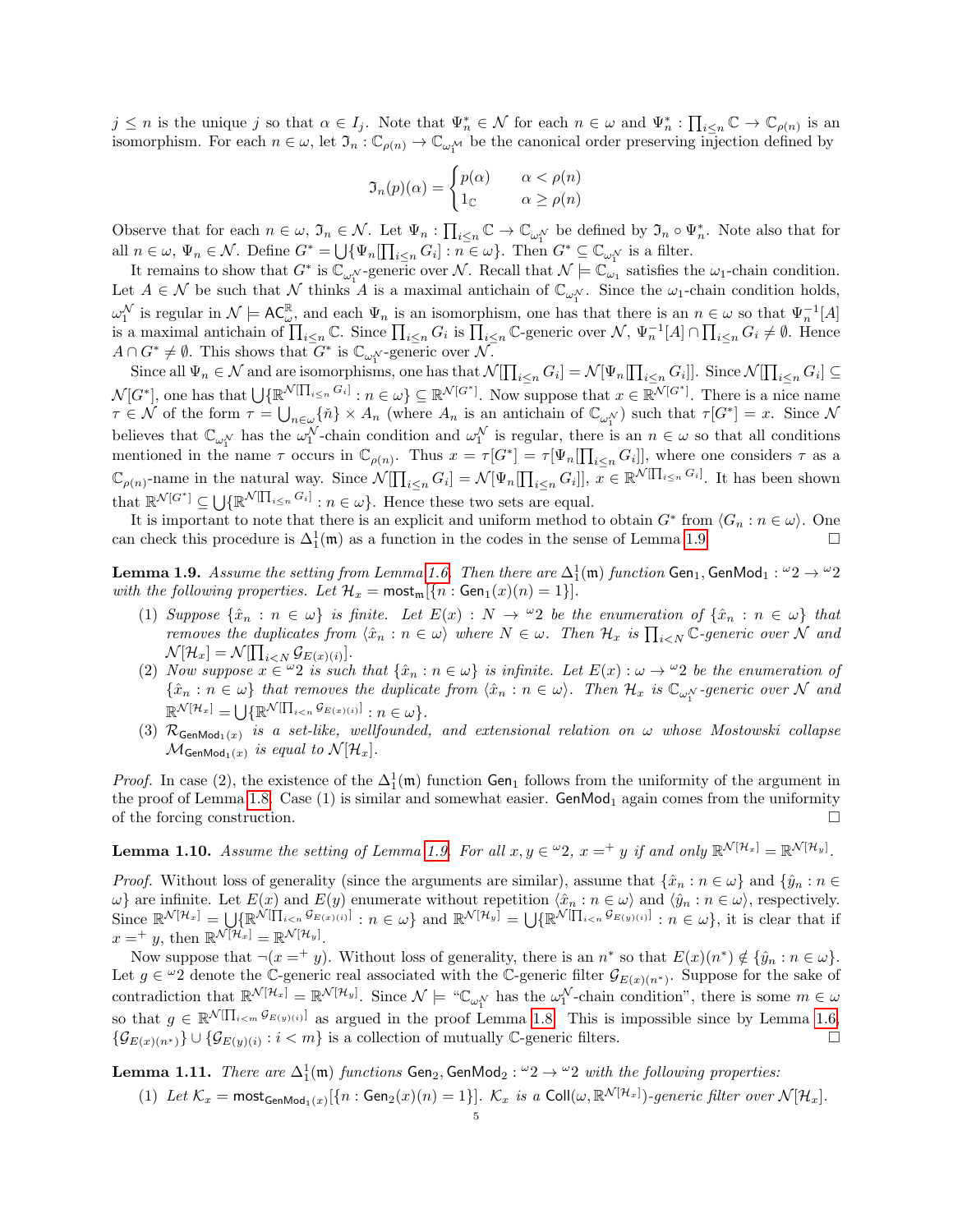(2)  $\mathcal{R}_{\mathsf{GenMod}_2(x)}$  is a set-like, wellfounded, and extensional relation on  $\omega$  whose Mostowski collapse  $\mathcal{M}_{\mathsf{GenMod}_2(x)}$  is  $\mathcal{N}[\mathcal{H}_x][\mathcal{K}_x].$ 

*Proof.* The main ideas are the following: Fix  $x \in \mathcal{L}2$ . Using that the satisfaction relation is  $\Delta_1^1$ , one can obtain in a  $\Delta^1_1$  manner from the real GenMod<sub>1</sub>(*x*) an enumeration of all the Coll( $\omega, \mathbb{R}^{\mathcal{N}[\mathcal{H}_x]}$ )-dense open subsets that belong to  $\mathcal{N}[\mathcal{H}_x]$ . From this enumeration of dense open sets, one can construct the code  $\mathsf{Gen}_2(x)$  for  $\mathcal{K}_x$ , a  $\text{Coll}(\omega, \mathbb{R}^{\mathcal{N}[\mathcal{H}_x]})$ -generic filter over  $\mathcal{N}[\mathcal{H}_x]$  and the code GenMod<sub>2</sub>(x) for a structure on  $\omega$  whose Mostowski collapse is  $\mathcal{N}[\mathcal{H}_x][\mathcal{K}_x]$ . (The construction is a simplified version of the argument in Lemma [1.6.](#page-3-0))

<span id="page-5-0"></span>**Lemma 1.12.** Assume  $ZF + AC_{\omega}^{\mathbb{R}}$ . Let  $U \subseteq {}^{\omega}2 \times {}^{\omega}2$  be a  $\Delta_1^1(z)$  set that is universal for countable subsets of  $\omega_2$ . Let V denote the real world. Let  $\mathfrak{m} \in \omega_2$  be such that the Mostowski collapse  $\mathcal{N} = \mathcal{M}_{\mathfrak{m}}$  of  $(\omega, \mathcal{R}_{\mathfrak{m}})$  is an elementary substructure of  $V_{\kappa}$  (for some cardinal  $\kappa$ ) satisfying adequate amount of  $ZF + AC_{\omega}^{\mathbb{R}}$  and  $z \in \mathcal{N}$ . Then there is a  $\Delta_1^1(\mathfrak{m})$  function  $\Phi: {}^{\omega}2 \to {}^{\omega}2$  so that  $U_{\Phi(x)} = \mathbb{R}^{\mathcal{N}[\mathcal{H}_x]}$ .

Assume  $ZF + AC^{\mathbb{R}}_{\omega}$  and  $\Sigma_3^1(z)$ -generic absoluteness holds (specifically for the two step iteration  $\mathbb{C}_{\omega_1}$  \* Coll $(\omega, \mathbb{R})$ ). Let  $U \subseteq \omega_2 \times \omega_2$  be a  $\Sigma_1^1(z)$  set that is universal for countable subsets of  $\omega_2$ . Let  $\mathfrak{m} \in \omega_2$  be such that Mostowski collapse  $\mathcal{N} = \mathcal{M}_{m}$  of  $(\omega, \mathcal{R}_{m})$  is an elementary substructure of  $V_{\kappa}$  (for some cardinal  $\kappa$ ) satisfying an adequate amount of  $ZF + AC_{\omega}^{\mathbb{R}} + \Sigma_3^{\mathbb{I}}(z)$ -generic absoluteness and  $z \in \mathcal{N}$ . Then there is a  $\Delta_1^1(\mathfrak{m})$ function  $\Phi: {}^{\omega}2 \to {}^{\omega}2$  so that  $U_{\Phi(x)} = \mathbb{R}^{\mathcal{N}[\mathcal{H}_x]}$ .

*Proof.* Fix  $x \in \omega_2$ . Since  $\mathcal{K}_x$  is Coll $(\omega, \mathbb{R}^{\mathcal{N}[\mathcal{H}_x]})$ -generic over  $\mathcal{N}[\mathcal{H}_x], \mathcal{N}[\mathcal{H}_x][\mathcal{K}_x] \models \mathbb{R}^{\mathcal{N}[\mathcal{H}_x]}$  is countable.

If U is  $\Delta_1^1(z)$ , then Lemma [1.3](#page-2-0) and the fact that N is an elementary substructure of  $V_\kappa$  imply that "U is universal for countable sets" holds in  $\mathcal N$  and is a  $\Pi_2^1(z)$  statement. By Schoenfield absoluteness,  $\mathcal N[\mathcal H_x][\mathcal K_x]$ continues to believe that U is universal for countable sets. Thus there is an  $e \in \mathbb{R} \cap \mathcal{N}[\mathcal{H}_x][\mathcal{K}_x]$  so that  $\mathcal{N}[\mathcal{H}_x][\mathcal{K}_x]\models U_e=\mathbb{R}^{\mathcal{N}[\mathcal{H}_x]}.$ 

If U is  $\Sigma_1^1(z)$ , then Lemma [1.3](#page-2-0) and the fact that N is an elementary substructure of  $V_\kappa$  imply that N believes that U is universal for countable sets and that this statement is  $\Sigma_3^1(z)$ . Since N satisfies  $\Sigma_3^1(z)$ generic absoluteness (for the forcing  $\mathbb{C}_{\omega_1^{\mathcal{N}}} * \text{Coll}(\omega, \dot{\mathbb{R}})$ ),  $\mathcal{N}[\mathcal{H}_x][\mathcal{K}_x]$  continues to believe that U is universal for countable sets. Thus there is an  $e \in \mathbb{R} \cap \mathcal{N}[\mathcal{H}_x][\mathcal{K}_x]$  so that  $\mathcal{N}[\mathcal{H}_x][\mathcal{K}_x] \models U_e = \mathbb{R}^{\mathcal{N}[\mathcal{H}_x]}$ .

Thus in either the  $\Delta_1^1(z)$  or  $\Sigma_1^1(z)$  case, let  $n^* \in \omega$  be least so that  $\mathcal{N}[\mathcal{H}_x][\mathcal{K}_x] \models U_{\text{mostGenMod}_2(x)}(n^*) = \mathbb{R}^{\mathcal{N}[\mathcal{H}_x]}$ . Let  $\Phi(x) = \text{mostGenMod}_2(x)(n^*)$ . Since the satisfaction relation is  $\Delta_1^1$ ,  $\Phi$  is a  $\Delta_1^1(\mathfrak{m})$  function.

It has only been shown that  $\mathcal{N}[\mathcal{H}_x][\mathcal{K}_x] \models U_{\Phi(x)} = \mathbb{R}^{\mathcal{N}[\mathcal{H}_x]}$ . One needs to show that this holds in the real world V. Note that since U is  $\Delta_1^1(z)$  or  $\Sigma_1^1(z)$ , the effective perfect set theorem of Mansfield implies that  $U_{\Phi(x)}$  consists only of  $\Delta_1^1(z, \Phi(x))$  reals. Since the reals in  $\Delta_1^1(z, \Phi(x))$  are exactly the reals that belong to every  $z \oplus \Phi(x)$ -admissible set (transitive model of Kripke-Platek set theory, KP) and  $\mathcal{N}[\mathcal{H}_x][\mathcal{K}_x]$  is admissible (since admissibility is preserved by forcing and N is an elementary substructure of the admissible set  $V_{\kappa}$ ), one has that  $\Delta_1^1(z, \Phi(x)) \subseteq \mathbb{R} \cap \mathcal{N}[\mathcal{H}_x][\mathcal{K}_x]$ . Thus by Mostowski absoluteness between  $\mathcal{N}[\mathcal{H}_x][\mathcal{K}_x]$  and  $V$ , one has that  $\mathbb{R}^{\bar{\mathcal{N}}[\mathcal{H}_x]} = (U_{\Phi(x)})^{\bar{\mathcal{N}}[\mathcal{H}_x][\bar{\mathcal{K}}_x]} = (U_{\Phi(x)})^V$ . (Recall the Mostowski absoluteness states that  $\Sigma_1^1$ statements are absolute between two transitive models with the same  $\omega$ , and  $\mathcal{N}[\mathcal{H}_x][\mathcal{K}_x]$  and V both have the same  $\omega$  although they share very few other ordinals.) This completes the proof.

**Theorem 1.13.** Assume  $\mathsf{ZF} + \mathsf{AC}_{\omega}^{\mathbb{R}}$ . Let  $U \subseteq {}^{\omega}2 \times {}^{\omega}2$  be  $\mathbf{\Delta}_1^1$  universal for countable sets. Then  $= {}^{\dagger} \equiv_{\mathbf{\Delta}_1^1} E_U$ . Assume  $\mathsf{ZF}+\mathsf{AC}^\mathbb{R}_\omega+\Sigma_3^1$ -generic absoluteness for the two step iteration  $\mathbb{C}_{\omega_1}*\mathrm{Coll}(\omega,\dot{\mathbb{R}})$ . Let  $U\subseteq {}^{\omega_2}\times {}^{\omega_2}$ be  $\Sigma_1^1$  universal for countable sets. Then  $=^+\leq_{\Delta_1^1} E_U$ .

*Proof.* Assume the setting of Lemma [1.12.](#page-5-0) Let  $\Phi : \omega_2 \to \omega_2$  be the function given by Lemma 1.12. By Lemma [1.10,](#page-4-1) for any  $x, y \in \mathcal{L}^2$ ,  $x =^+ y$  if and only if  $U_{\Phi(x)} = \mathbb{R}^{\mathcal{N}[\mathcal{H}_x]} = \mathbb{R}^{\mathcal{N}[\mathcal{H}_y]} = U_{\Phi(y)}$  if and only if  $\Phi(x) E_U \Phi(y)$ . Thus  $\Phi$  is a reduction witnessing  $=$ <sup>+</sup> $\leq_{\mathbf{\Delta}_1^1} E_U$ . In the case where U is  $\mathbf{\Delta}_1^1$ , Fact [1.2](#page-1-1) gives that  $E_U \leq \Delta_1^{1} = ^+$ , and therefore  $E_U \equiv \Delta_1^{1}$  $=$   $^+$ .

Finally, some comments on the arguments used in this article. Suppose  $\Sigma: \{0, 2, \dots, \emptyset_{\omega_1}(\omega_2)\}$  is a map from  $\omega_2$  to  $\mathscr{P}_{\omega_1}(\omega_2)$ , the collection of countable subsets of  $\omega_2$ , with the property that  $x =^+ y$  if and only  $\Sigma(x) = \Sigma(y)$ . Since U is assumed to be universal for countable sets, for each  $x \in \mathcal{L}$ , there is an e such that  $U_e = \Sigma(x)$ . Without any concrete knowledge of the definition of U, it seems that a function  $\Phi : \omega_2 \to \omega_2$  so that  $U_{\Phi(x)} = \Sigma(x)$  could be quite complex. Forcing and absoluteness allow for the simultaneous construction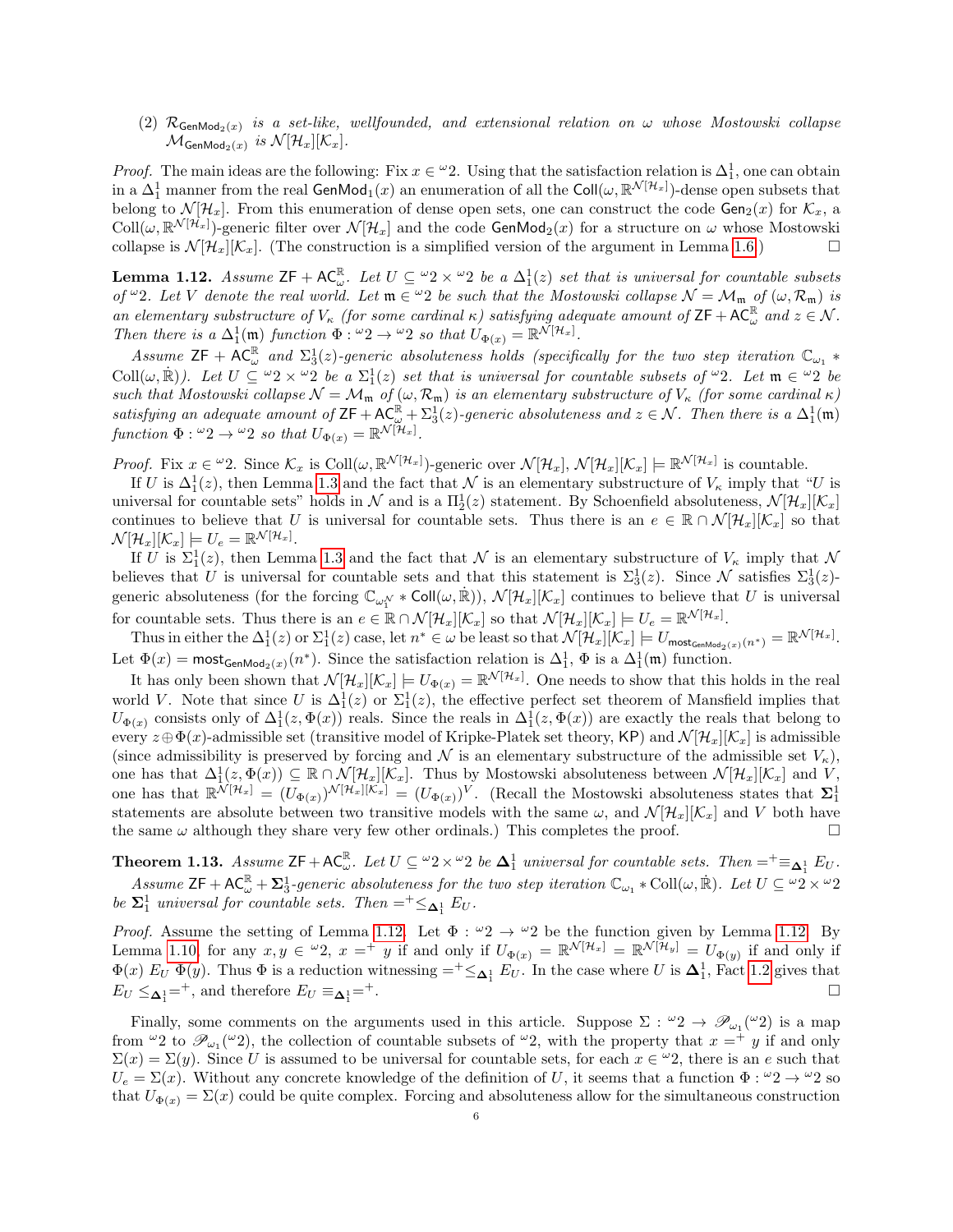(for each for  $x \in \omega_2$ ) of a countable set of reals  $\Sigma(x)$  and another countable set of reals  $\mathcal{C}_x$  so that one can successfully search within  $\mathcal{C}_x$  to find an e such that  $U_e = \Sigma(x)$ . Specifically in the above argument,  $\Sigma(x) = \mathbb{R}^{\mathcal{N}[\mathcal{H}_x]}$  and  $\mathcal{C}_x = \mathbb{R}^{\mathcal{N}[\mathcal{H}_x][\mathcal{K}_x]}$ . Since the search has been restricted to a countable set, one can produce a  $\Delta_1^1$  function  $\Phi$  that essentially selects the least  $e \in \mathcal{C}_x$  so that  $U_e = \Sigma(x)$ .

The use of forcing to study  $=$ <sup>+</sup> is quite natural in results involving producing  $=$ <sup>+</sup> reductions into other equivalence relations such as the following two examples. [\[8\]](#page-7-6) Theorem 6.24 implies that if  $B \subseteq {}^{\omega}2$  is nonmeager, then  $=$ <sup>+</sup> Borel reduces into  $=$ <sup>+</sup> B. [\[10\]](#page-7-5) Theorem 2.8.11 showed a dichotomy result that states that in the Solovay model of a measurable cardinal, a  $\Sigma_1^1$  equivalence relation E is unpinned (in the sense of [\[7\]](#page-7-7) or [\[10\]](#page-7-5)) if and only if  $=^+\leq_{\pmb{\Delta}_1^1} E$  or there is an almost Borel reduction of  $E_{\omega_1}$  into E.  $(E_{\omega_1}$  is isomorphisms of wellordering on  $\omega$  with non-wellorderings put into a single class. An almost Borel reduction is a Borel function that fails to be a reduction on at most one class.)

Countable models of set theory are commonly used to produce Borel objects. The set of generics over a countable model for a forcing in that countable model is a Borel set. For instance, the set of Cohen generic reals over a countable model is a Borel comeager set. If the forcing is proper coming from a  $\sigma$ -ideal, then the set of generics has many interesting canonization properties for equivalence relations; see, for instance, [\[8\]](#page-7-6) Theorem 6.24. (See [\[12\]](#page-7-8), [\[8\]](#page-7-6), [\[1\]](#page-7-9), and [\[3\]](#page-7-10) for other examples.) Variations of the idea of producing coherent families of mutual generics over a countable model and the Borelness of evaluating names by such generics over countable models are used to produce perfect sets and prove various dichotomy results for equivalence relations.

A common approach to creating a Borel reduction from  $=$ <sup>+</sup> into another equivalence relation involves defining a map  $\Sigma$  which assigns reals to countable sets of reals. In this situation for the equivalence relation  $E_U$ where U is  $\Delta_1^1$  universal for countable sets, the requirements are that there is a function  $\Sigma: {}^{\omega}2 \to \mathscr{P}_{\omega_1}({}^{\omega}2)$ and a function assigning  $x \mapsto M_x$ , where  $\mathcal{M}_x$  is a countable transitive model of some adequate fragment of **ZFC**, which is  $\Delta_1^1$  in a suitable coding and satisfy the following two key properties.

- (1) For all  $x, y \in {}^{\omega}2$ ,  $x = {}^+ y$  if and only if  $\Sigma(x) = \Sigma(y)$ .
- (2)  $\Sigma(x) \in \mathcal{M}_x$  and  $\mathcal{M}_x \models \Sigma(x)$  is countable.

For the purpose of this article, this can be done within **ZFC** using simple forcings such as  $\mathbb{C}$ ,  $\mathbb{C}_{\omega_1}$ , and Coll $(\omega, \mathbb{R})$ . The following is a summary of this method used above to produce  $=$ <sup>+</sup> Borel reductions.

First, one creates a  $\Delta_1^1$  assignment of reals to generics for a countable model that satisfy a mutual genericity condition, which is accomplished here in Lemma [1.6](#page-3-0) by Cohen forcing and the function  $Gen_0$ . (For the unpinnedness dichotomy ([\[10\]](#page-7-5) Theorem 2.8.11) in the Solovay model from a measurable cardinal κ, the suitable forcing is naturally Coll(ω, < κ).) Then Σ is defined to be the reals that can appear in any finite product of mutual generics from certain countable collections of the assigned mutual generics. Here,  $\Sigma(x) = \bigcup \{ \mathbb{R}^{\mathcal{N}}[\prod_{i \leq n} \mathcal{G}_{E(x)(i)}] : n \in \omega \}$  in the notation of Lemma [1.9.](#page-4-0) The mutual genericity property of the assignment plays an essentially role in establishing the first key property as argued in Lemma [1.10.](#page-4-1) One needs  $\Sigma(x)$  to be a countable set in an appropriate countable model. Here, one arranges that  $\Sigma(x)$  is, uniformly in a  $\Delta_1^1$ -manner, the set of reals of a generic extension of the original countable model, which is done in Lemma [1.9](#page-4-0) which arranges  $\Sigma(x) = \mathbb{R}^{\mathsf{GenMod}_1(x)} = \mathbb{R}^{\mathcal{N}[\mathcal{H}_x]}$ . Then Lemma [1.11](#page-4-2) uses a further forcing by Coll $(\omega, \mathbb{R})$  to make  $\Sigma(x)$  countable in GenMod<sub>2</sub> $(x)$  which Mostowski collapses to  $\mathcal{N}[\mathcal{H}_x][\mathcal{K}_x]$ . This creates the necessary objects with the two key properties.

By the absoluteness observations, U remains universal for countable sets of reals in  $\mathcal{N}[\mathcal{H}_x][\mathcal{K}_x]$ . Thus one can search in this model for a real e so that  $U_e = \Sigma(x)$  holds in  $\mathcal{N}[\mathcal{H}_x][\mathcal{K}_x]$ . Using some further absoluteness arguments, it is shown that  $U_e = \Sigma(x)$  holds in the real world V. The map  $\Phi$  taking x to this e is the desired reduction.

As observed by the referee, since the collection of Cohen generic reals over a countable model  $\mathcal M$  is comeager, one can apply [\[8\]](#page-7-6) Theorem 6.24 and use the absoluteness argument of Lemma [1.12](#page-5-0) to search for a real e in  $\mathcal{M}[x]$  such that  $U_e = \{\hat{x}_n : n \in \omega\}$ . This will avoid directly constructing the reduction of  $=^+$  into  $E_U$ , although [\[8\]](#page-7-6) Theorem 6.24 is proved using argument similar to what is outlined above.

Here, the forcing  $Coll(\omega, \mathbb{R})$  is important for obtaining a set of reals that is countable in the desired countable model. The use of this forcing is quite common in the study of  $=^+$ . The forcing Coll $(\omega, \mathbb{R})$  and the canonical  $Coll(\omega, \mathbb{R})$ -name for the generic surjection witness that  $=^+$  is an unpinned equivalence relation in the sense of [\[7\]](#page-7-7) or [\[10\]](#page-7-5). The unpinnedness of  $=$ <sup>+</sup> is often used in the study of this equivalence relation.